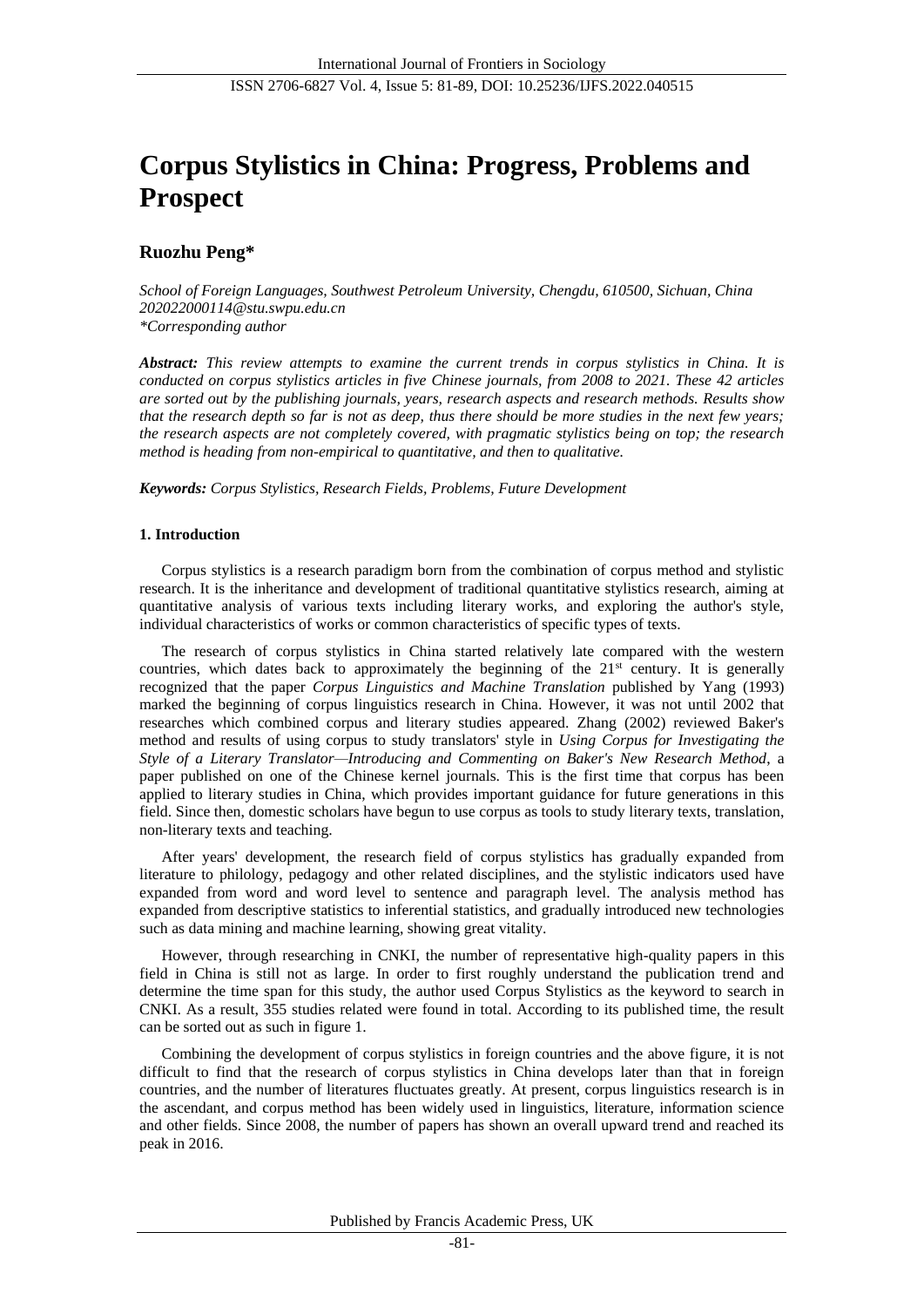#### International Journal of Frontiers in Sociology





*Figure 1: Number of relevant publications in CNKI*

Thus, this paper aims to systematically sort out the existing achievements, summarize the present situation, analyze the problems and look forward to the future, in order to provide beneficial enlightenment for the development of related research in China, by looking into selected papers from 2008, where the study of corpus stylistics began to thrive, to 2021.

#### **2. Research Paradigm of Corpus Stylistics**

Corpus stylistics is stylistic study based on corpus method. The so-called corpus method refers to the method of confirming or falsifying relevant theoretical assumptions based on corpus application after investigating a large number of corpus and making relevant data statistics (Hu and Zeng 2010).

Humanities and social sciences rely more and more on modern science and technology. Using big data to study classical literature will bring great influence and changes to the paradigm, method and perspective of literary research. In Chinese academia, stylistic research using big data lags behind, but some scholars have begun to try. The "style" here mainly refers to style. In recent years, Professor Liu of Tsinghua University presided over the major bidding project of the National Social Science Fund, "Analysis and Research of Classical Texts of Ancient Literature Based on Big Data Technology", which has a sub-topic of "Stylistic Research Based on Deep Text Mining", and clearly put forward the direction of stylistic research based on database earlier. They raised some important questions: how to distinguish between classical styles; How to judge a style by quantitative data; How to find the influence and evolution between different styles through feature analysis. These research assumptions are worth looking forward to. Using big data to study stylistics can certainly not solve all the problems of stylistics, but it can provide more accurate and rich examples, more intuitively reflect the classification and morphological differences of ancient styles, and provide more specific and reliable information for summarizing the evolution and laws of styles.

Lu and Xia (2010) believe that corpus stylistics mainly involves the corpus study of literary stylistics in a narrow sense, and it usually emphasizes the use of corpus. On the basis of processing and labeling corpus, it studies the theme, the shaping of characters, the development of narrative and the writer's style in literary works by means of word frequency statistics, subject word retrieval, index, part of speech distribution and manual labeling and retrieval statistics of special structures. Mahlberg and Stockwell (2015) also hold similar views.

With the development in recent years, domestic academy has increasingly respected quantitative research methods represented by corpus linguistics. The technology of computer automatic word segmentation and automatic tagging of parts of speech and sentence components is improving day by day. With the help of new technologies such as data mining and machine learning, the study of corpus stylistics, in fact, has gradually overflowed specific disciplines, developing into a research paradigm, that is, using corpus method to quantitatively analyze literary works and non-literary works, collecting stylistic indicators at the level of morphemes, words, sentences and paragraphs including etymology (and the proportion of Chinese words, loanwords and mixed words), part-of-speech distribution (the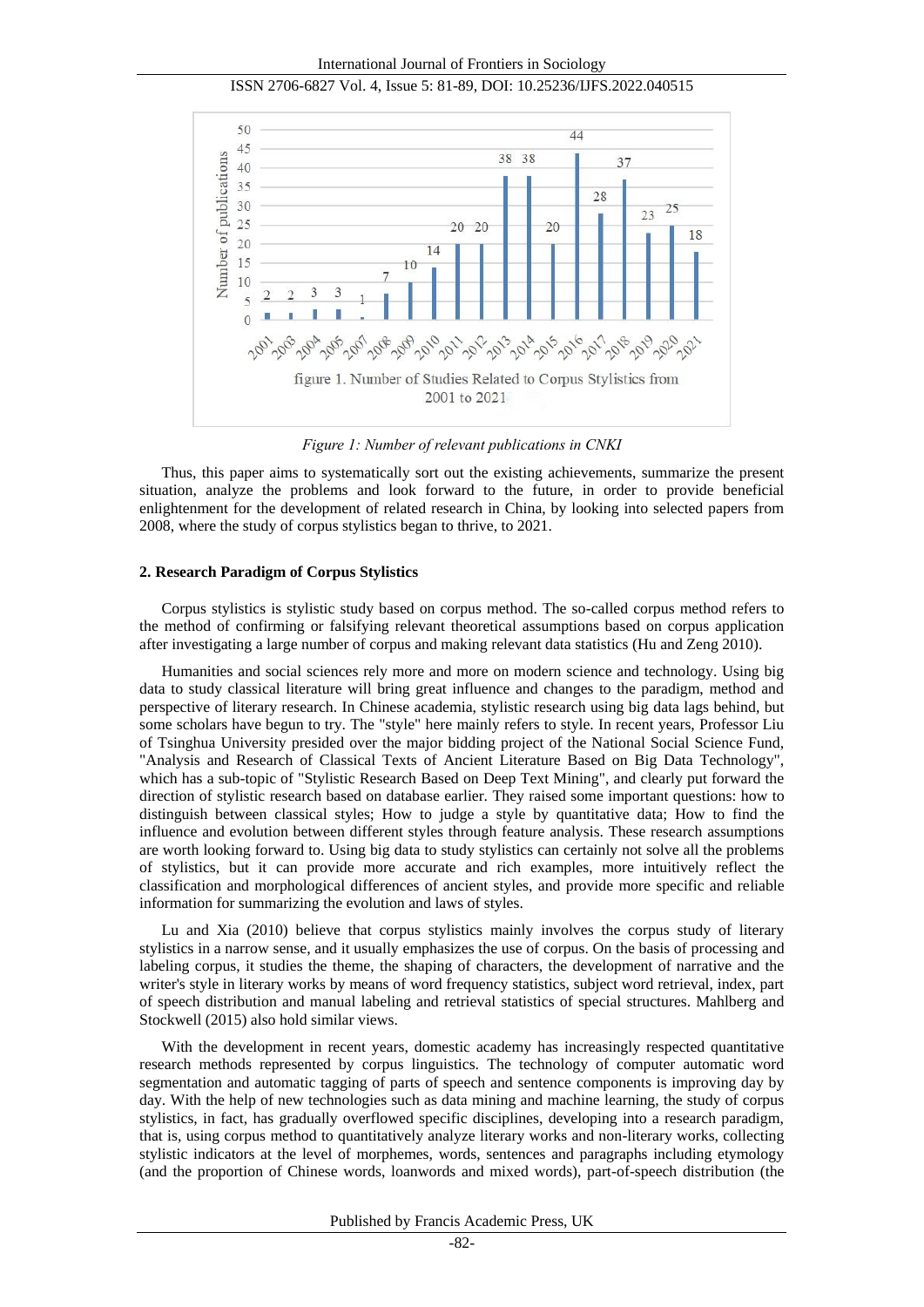proportion of nouns, verbs, etc.), MVR ((number of adjectives + number of descriptive verbs + number of adverbs + number of conjoined words)/number of verbs  $\times$  100), N-gram, sentence length, characteristic words and sentence cohesion. Nevertheless, this paradigm also provides support for the related research of literature, pedagogy, political science, business and other disciplines.

#### **3. Methodology**

#### *3.1 Journals Reviewed*

Research papers were searched using search terms such as corpus, style, stylistics, and computational stylistics from CNKI, WanFang Data and Chaoxing. First, a list with all articles that matched the search terms were compiled. Second, the author narrowed down the selection of research articles for inclusion in this present review. To this end, the first list of articles were screened through the following criteria to guide the selection: (1) studies that were written in Chinese; (2) studies that were published between 2008 and 2021 (November); (3) studies with a focus on literary stylistic research using corpus, and (4) studies that were published as full text in the following top 10 journals that are recognized as kernel journals in the field of foreign linguistics and applied linguistics in PRC and were indexed in Chinese Social Sciences Citation Index (CSSCI): *Foreign Language Teaching and Research*(FLTR, Waiyu Jiaoxue yu Yanjiu), *Foreign Language Education*(FLE, Waiyu Jiaoxue), *Technology Enhanced Foreign Language Education*(TEFLE, Waiyu Dianhua Jiaoxue), *Modern Foreign Languages*(MFL, Xiandai Waiyu), *Journal of Foreign Languages*(JFL, Waiguoyu), *Foreign Languages in China*(FLC, Zhongguo Waiyu), *Language Teaching and Linguistic Studies*(LTLS, Yuyan Jiaoxue yu Yanjiu), *Studies in Language and Linguistics*(SLL, Yuyan Yanjiu), *Foreign Languages and Their Teaching*(FLTT, Waiyu yu Waiyu Jiaoxue), and *Chinese Translators Journal*(CTJ, Zhongguo Fanyi). This research focused on journal articles, so that other types of publications were excluded from this review.

After filtering the first list based on the above criteria, a total of 42 articles from above 10 journals made up the major data source for this study.

#### *3.2 Procedure*

The reviewed journal articles were organized into three different dimensions that address (a) the number of articles published by journals and year, (b) research aspects and (c) research methods. These categories provided a visualized progress of how corpus stylistics develops in China.

### **4. Results and Discussion**

#### *4.1 The Number of Articles Published By Journals and Year*

Table 1 shows the number of papers published by selected journals in specific years. The highest number of articles were published in Technology Enhanced Foreign Language Education (n=11) and the lowest number was zero in five selected journals. This result showed that corpus stylistic research in China is still in process and it hasn't been widely applied. As the most authoritative journals in Chinese linguistics, CSSCI hasn't focused that much on corpus stylistics. Thus, the Chinese research trend of corpus shall continue to grow in the next 5 to 10 years.

|             | 2008     |              |          |          | 2009 2010 2011 2012 2013 2014 2015 2016 2017 2018 2019 2020 2021 Total |          |   |            |              |          |   |              |          |              |   |
|-------------|----------|--------------|----------|----------|------------------------------------------------------------------------|----------|---|------------|--------------|----------|---|--------------|----------|--------------|---|
| <b>FLTR</b> |          |              |          |          |                                                                        |          |   |            |              |          |   | $\Omega$     |          |              | Q |
| <b>FLE</b>  | $\Omega$ | $^{(1)}$     |          | $_{0}$   | 0                                                                      | $^{(1)}$ | 0 | $\theta$   |              | $\theta$ | 0 | $\mathbf{0}$ | $^{(1)}$ | $\mathbf{0}$ |   |
| TEFLE       | $\Omega$ |              | ∍        |          | 0                                                                      |          |   |            |              |          | 0 | $\Omega$     | ∍        | 0            |   |
| <b>MFL</b>  | $\Omega$ | $\mathbf{0}$ |          | $_{0}$   | 0                                                                      | 0        | 0 | $^{\circ}$ | $\mathbf{a}$ | $\theta$ | Ω | $\mathbf{0}$ | 0        |              |   |
| JFL         |          | $\Omega$     | 4        | $\Omega$ | Ω                                                                      |          |   | $\Omega$   |              |          |   |              | $\Omega$ |              |   |
| <b>FLC</b>  |          |              | $\Omega$ |          |                                                                        | $\Omega$ | 0 | ∍          | $\theta$     |          |   |              | $\Omega$ |              |   |
| LTLS        | $\Omega$ |              | $\Omega$ |          | 0                                                                      | 0        | 0 | $\Omega$   | ∩            |          | ∩ | $\Omega$     | $\Omega$ |              |   |
| <b>SLL</b>  |          | $\Omega$     | $\Omega$ |          | O                                                                      | 0        | 0 | $\Omega$   | $\Omega$     |          |   |              | $\Omega$ |              |   |
| <b>FLTT</b> |          |              | ∩        |          | ∩                                                                      | 0        | 0 | $\Omega$   | ∩            |          |   |              | $\Omega$ |              |   |
| <b>CTJ</b>  |          |              |          |          |                                                                        |          |   |            |              |          |   |              |          |              |   |
| Total       |          |              |          |          |                                                                        |          |   |            |              |          |   |              |          |              |   |

*Table 1: Studies on corpus stylistics in CSSCI from 2008 to 2021* 

According to the table 1, the highest number of papers was published in 2010 (n=9) and the lowest in 2016 (n=0). It's worth noticing that according to figure 1, in 2016, researches regarding corpus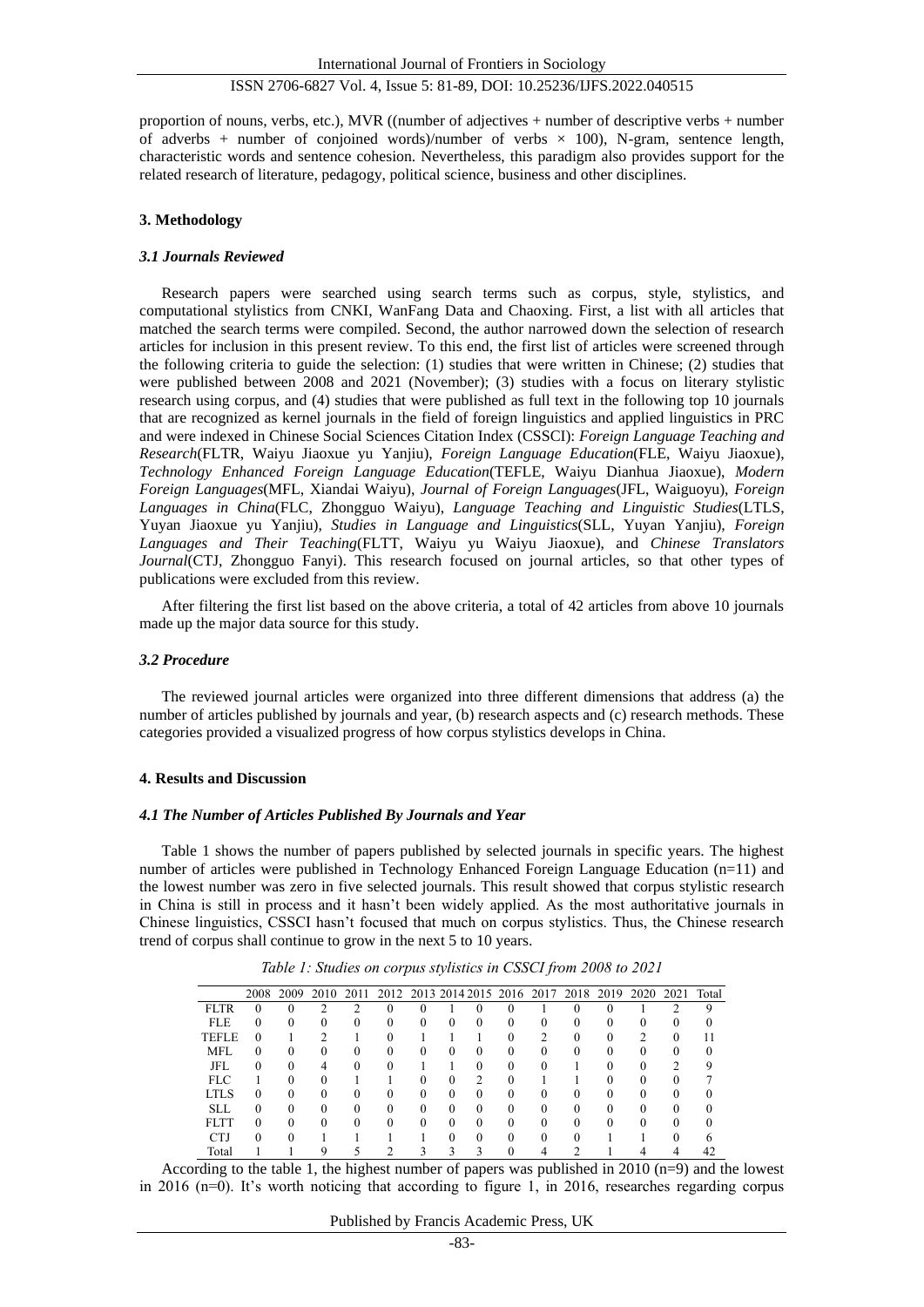stylistics has hit the highest number (n=44) in a wide range of Chinese journals. However, while the author narrowed the scale down to kernel linguistic journals, the number on the contrary dropped to 0. This result implied that many of our researches in China is not deep enough for kernel journals. Our researching depth is still superficial and not as mature.

#### *4.2 Research Aspects*

It has been questioned before that stylistics is neither authentic literature nor authentic linguistics. Liu (2018) gave a scientific and convincing answer: corpus stylistics has its own research routine. As an interdisciplinary research, stylistics has been involved in the following seven aspects: literary stylistics, pragmatic stylistics, theoretical development, cognitive stylistics, functional stylistics, multimodal stylistics and ecological stylistics (Liu 2018).

Table 2 presents the research aspects of 42 reviewed papers. It can be seen that the most common research aspect was on pragmatic stylistics, where n=12, and on literary stylistics, where n=9. The least common research focus was on ecological stylistics with only one related research. As to multimodal stylistics, out of the 42 papers reviewed in this study, no related research was found.

| Publications number<br>Research aspects |  |
|-----------------------------------------|--|
|                                         |  |
| Literary stylistics                     |  |
| Pragmatic stylistics<br>12              |  |
| Theoretical development                 |  |
| Cognitive stylistics                    |  |
| Functional stylistics                   |  |
| Multimodal stylistics                   |  |
| Ecological stylistics                   |  |

*Table 2: Research aspects*

Since that stylistics is derived from literary studies, it is pretty obvious that the research paradigm of corpus stylistics can be put into use in literary stylistics. Using corpus tools such Antconc and Claws to examine a particular writer's style or to extract the gist of a certain literary work has been the most popular type of research in the 42 papers. But all 9 researches on this subject have chosen novels as the object, no other forms of literature were studied with corpus stylistics. It is for sure that, to understand literature from a scientific and computational level has, in a sense, made literary study less sensible and more reasonable. The promotion of corpus stylistics will also gain more acknowledgement for literary research.

Researches regarding pragmatic stylistics mostly focus on the causes of a particular language phenomena and its translation strategies from the perspective of pragmatics. In many literary works and writing systems, reasonable application of language is an essential and important requirement. The use of different words can bring different effects. Among them, some literary works present distinctive features in language application because of its unique expression and deduction. Therefore, the development of pragmatics in modern society is a necessary research project for researchers of stylistics. In recent years, with the new development of pragmatic concepts, the public has a deeper understanding of pragmatics.

Papers on theoretical development are not as much, however, they all conducted detailed analysis of the stylistic features of certain texts by means of demonstration. From the perspective of corpus stylistics, and based on the theories of functional linguistics and such, these studies applied data to prove or somehow further complete linguistic theories, which highly reduced the subjective arbitrariness and circular argumentation in stylistic research.

Corpus-based cognitive stylistic studies used corpus retrieval software, such as Word Smith, with a combination of quantitative and qualitative methods, presented cognitive interpretation of the stylistic features and themes of chosen texts. It is worth noticing that among these 4 studies, not only literary texts were targeted as objects, but also non-literary texts.

According to the table above, functional stylistics is also booming in Chinese corpus stylistics' field. Using corpus tools and data to present stylistic functions of ideography, representation and expression was found in many of these studies, though their tendencies are slightly different.

Multimodal stylistics is a relatively new field of corpus stylistics. With the diversification of the literary creation and the expansion of the research scope of stylistics from literary discourses to nonliterary ones, it is crucial to explore and develop an analytical framework by integrating stylistic theories with multimodal semiotic theories in order to study the role of different semiotic modes in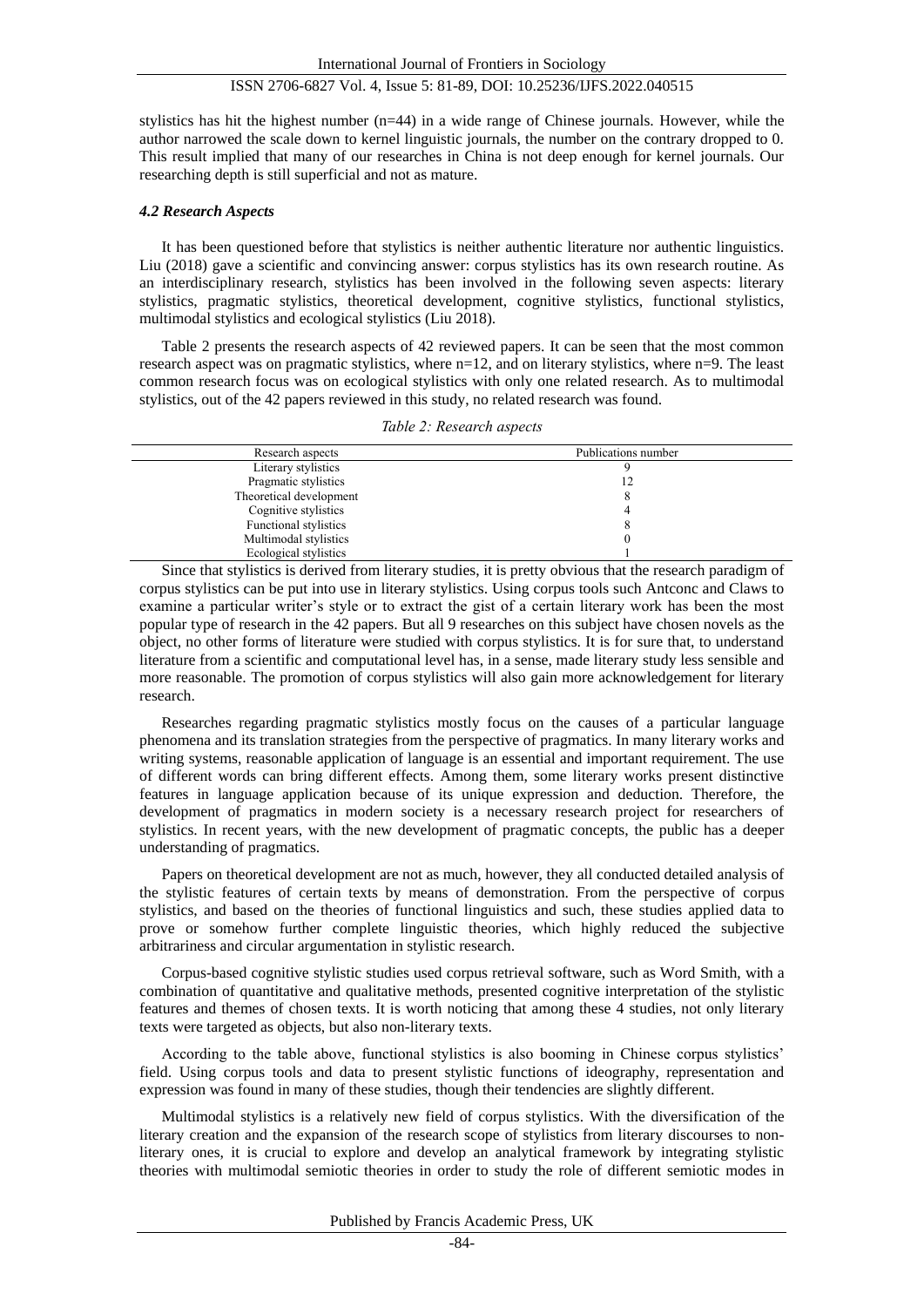discourse meaning-making and the intersemiotic relations. Multimodal stylistics is the result of such integration. However, among all 42 papers reviewed, not one of them is related to this field.

One research was found linked to ecological stylistics. This was an unexpected result since that ecotranslatology has actually been a hot issue in China's translation studies. Therefore, ecological stylistics is also an aspect that requires deep and insightful studies in China.

#### *4.3 Research Methods*

Table 3 illustrates methodology of reviewed studies. According to the result, qualitative studies  $(n=17)$  were the most common type of research, and non-empirical studies  $(n=10)$  were the least common type. Since table 3 is arranged chronologically, it can be viewed that in the first few years, most of the studies were non-empirical, and they tended to fixate more on theories. Such phenomena is possibly caused because that Chinese scholars lack recognition about corpus stylistics, and they were still studying theories that were generated in other regions.

Then in the next stage, quantitative studies emerged into research trend. The number of argumentative essays has dropped greatly since 2010. A more scientific research method experimental design—started to take place of non-empirical. And the research object started to vary from literary works to monographs and to journal papers.

The third stage came as qualitative studies began to bloom. Text analysis has gained the domain status of corpus stylistic field in China. A large number of literary works were studied using corpus stylistics during this period. Studies involve experimental designs still held a great portion, but the study of literary works gradually became the mainstream of corpus stylistics.

#### *Table 3: Methodology*

| Reference                      | <b>Research Object</b>  | Methodology        |
|--------------------------------|-------------------------|--------------------|
| <b>Wang &amp; Huang (2008)</b> | Theory and implication  | Non-Empirical      |
| Li & Wang (2009)               | Theory and implication  | Non-Empirical      |
| Xiao & Dai (2010)              | Experimental design     | Quantitative       |
| Lu & Xia (2010)                | Theory and implication  | Non-Empirical      |
| Li $&$ Yu (2010)               | Journal papers          | Non-Empirical      |
| Qin (2010)                     | Literary work (novel)   | <b>Qualitative</b> |
| Li $&$ Lang $(2010)$           | Theory and implication  | Non-Empirical      |
| Liu & Huang $(2010)$           | Monograph               | Non-Empirical      |
| Hu & Zeng (2010)               | Experimental design     | Quantitative       |
| Yang & Bai (2010)              | Journal Papers          | Ouantitative       |
| Sun & Ye (2010)                | Theory and implication  | Quantitative       |
| Liu et al. (2011)              | Literary work (novel)   | Oualitative        |
| Pei & Zhou (2011)              | Monograph               | Non-Empirical      |
| <b>Huang (2011)</b>            | Literary work (novel)   | Qualitative        |
| Huang $& Wang (2011)$          | Theory and implication  | Non-Empirical      |
| Wang $&$ Xiong (2011)          | Experimental design     | Quantitative       |
| Wu (2012)                      | Journal papers          | Oualitative        |
| Shao (2012)                    | Journal papers          | Qualitative        |
| Wang & Gao (2013)              | Monograph               | Oualitative        |
| Lu(2013)                       | Literary work (novel)   | Qualitative        |
| Yang & Zhu (2013)              | Literary work (novel)   | Qualitative        |
| <b>Shen</b> (2014)             | Monograph               | Qualitative        |
| Si & Huo (2014)                | Literary work (novel)   | Quantitative       |
| Lu(2014)                       | Literary work (novel)   | Oualitative        |
| <b>Wang &amp; Huang (2015)</b> | Literary work (novel)   | Oualitative        |
| Li $&$ Tang (2015)             | Tourism text            | Oualitative        |
| Liu(2015)                      | Experimental design     | Quantitative       |
| Hu & Zeng (2017)               | Experimental design     | Quantitative       |
| Liu & Wang $(2017)$            | Literary work (novel)   | Qualitative        |
| <b>Wang (2017)</b>             | Journal papers          | <b>Qualitative</b> |
| Wang & Liu (2017)              | Experimental design     | Ouantitative       |
| Song & Yang (2018)             | <b>Contract English</b> | <b>Qualitative</b> |
| Wang & Liu (2018)              | Experimental design     | Quantitative       |
| Li(2019)                       | Theory and implication  | Non-Empirical      |
| Liu & Wang $(2020)$            | Experimental design     | Quantitative       |
| Hu & Hei (2020)                | Theory and implication  | Quantitative       |
| Hu et al. (2020)               | Experimental design     | Ouantitative       |
| <b>Wang (2020)</b>             | Tourism text            | <b>Qualitative</b> |
| Xu & Jiang (2021)              | Experimental design     | Ouantitative       |
| Yang & Yu (2021)               | Monograph               | Oualitative        |
| Liu(2021)                      | Experimental design     | Quantitative       |
| Mao (2021)                     | Theory and implication  | Non-Empirical      |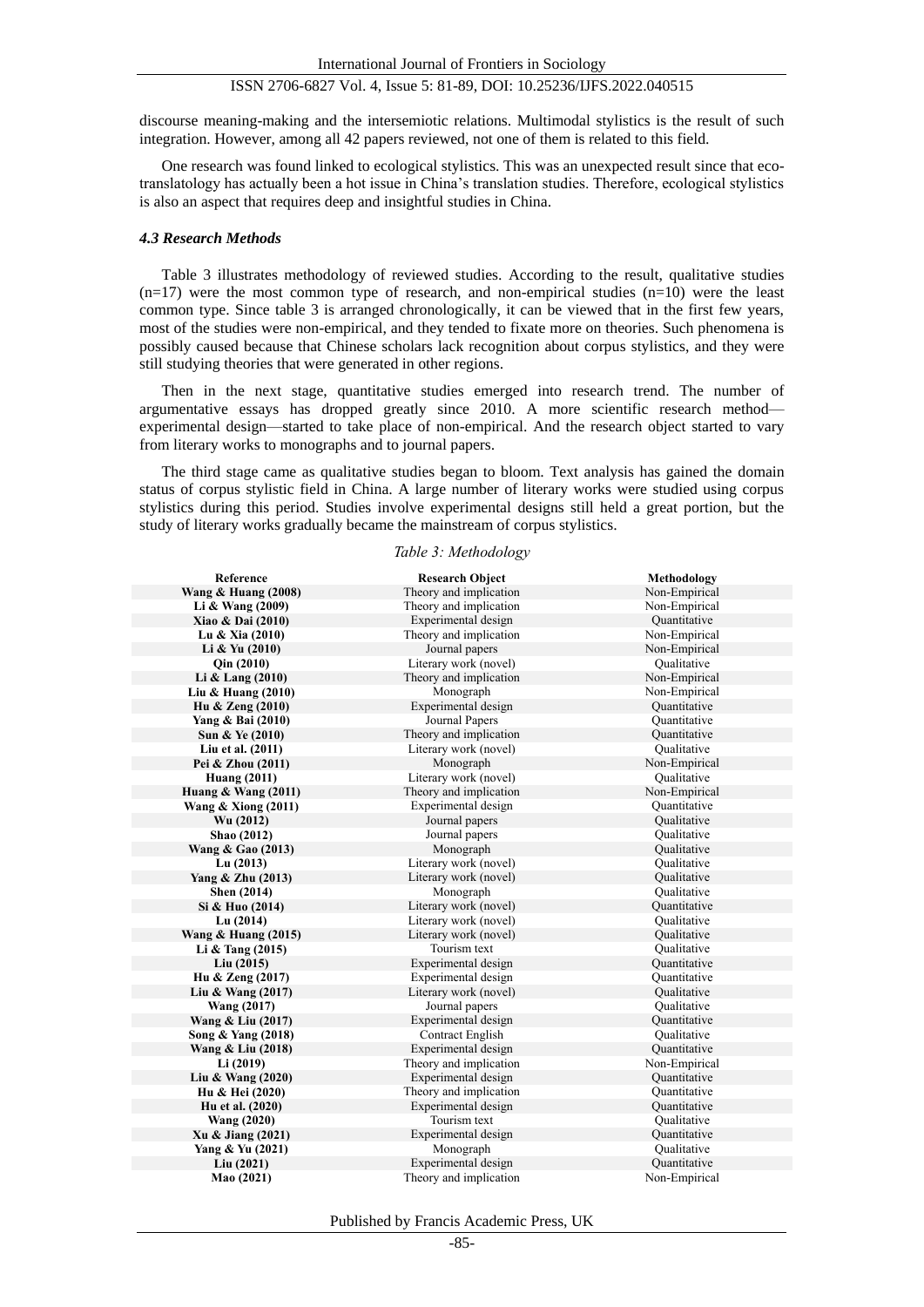This result suggests that corpus stylistic research in China is heading from non-empirical study toward empirical direction, with qualitative particularly on the rise.

Meanwhile, texts chosen for research were mostly literary texts (n=9), while non-literary texts also made their way into researches, but the number cannot compete with literary ones. The second most common types of texts were journal papers (n=5) and monographs (n=5). It demonstrated that corpus stylistics has been applied to non-literary texts widely, instead of limiting itself to literary field only. It is also worth noticing that among all literary works  $(n=9)$  chosen for research, all of which were novels, leaving no room for drama or poem etc.

## **5. Current Problems and Future Prospect**

Corpus stylistics, as a new subject integrating corpus linguistics and stylistics, provides a scientific and brand-new perspective for the study of various types of text features with the help of objective and accurate statistical and analytical methods of corpus linguistics. With the continuous development of research, corpus stylistics has gradually shifted from the traditional analysis of literary works to the analysis of non-literary works, translation and teaching, and its research focus has developed into a wider direction. In the author's opinion, the application of corpus stylistics in non-literary texts and teaching will be the main trend of corpus stylistics in the future.

Looking at the existing achievements from contents above, the research on corpus stylistics in China has made the following accomplishments:

(A) The research objects are constantly and gradually enriched.

The research object of corpus stylistics is no longer limited to literary works, but extends to nonliterary texts such as academic papers, monographs, tourism texts or contract English. The relevant achievements enrich the content of stylistic research, and also put forward new requirements for index selection and data analysis, which effectively feeds back the research in related fields.

(B) The research field has been expanded.

The research content in this field has gradually expanded from the study of author identification to the study of writer style, writing time inference, stylistic features and text classification, which provides a new perspective and method for the study of writers' works, schools and literary history. On this basis, scholars have also applied this method to philology, political science, business science and many other disciplines, showing high application value.

(C) The stylistic indicators are becoming increasingly diversified.

Restricted by research ideas and technical means, early studies mostly take the proportion of auxiliary words, auxiliary verbs, etymology, part-of-speech distribution, MVR and sentence length as the main indicators. In recent years, researchers have gradually explored the inclusion of N-gram, character position, feature words, TTR, lexical echo relationship, lexical relevance, etc., which has richer indicators and more comprehensive perspectives.

(D) The analysis methods are constantly innovating.

Early studies mostly used descriptive statistics. The researcher investigates the stylistic features of the target text by statistics and comparison of the proportion, mean and standard deviation of stylistic indicators. After that, the researchers gradually introduced inference statistical methods such as principal component analysis, cluster analysis and factor analysis. After entering the 21st century, we began to try new algorithms and technologies of data mining and machine learning, such as AdaBoost, high-order discrimination analysis, logical model tree, support vector machine and random forest, which effectively improved the ability of data analysis.

In addition to all that, although corpus stylistics has developed well in China, there are still some shortcomings: (1) Researchers are more likely to use corpus stylistics to study the style of novels, whereas not so much in poetry and drama, making the literary types too typical and monotonous, so the research scope needs to be expanded; (2) The theoretical system used to support corpus stylistics is solidified; (3) Corpus stylistics in translation involves more studies on the faithfulness of the translated text to the original text, the stylistic style of the translated text, the translator's style and the comparison of the translated texts, but little on the theoretical level of corpus stylistics in translation, which is in urgent need of theoretical innovation; (4) Corpus stylistics in teaching is limited to literary works (mostly English and American literature teaching), but rarely involved in other aspects of teaching.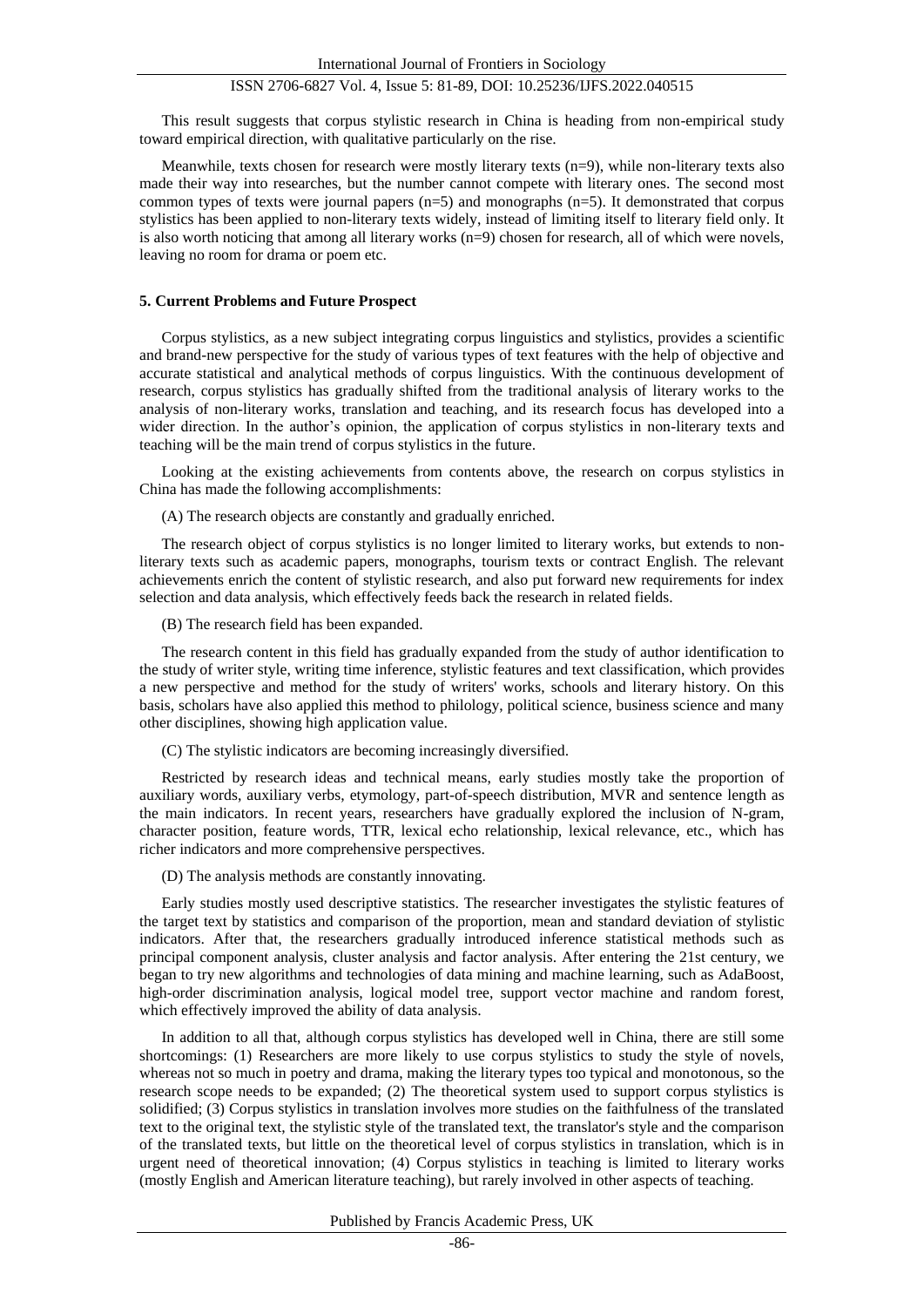In the future, researchers should closely follow and learn from relevant research results and methods, fully explore the application value of stylistic research in the fields of writer research, work research, genre research, narrative research, etc., actively explore the application path of this paradigm in other disciplines, and constantly broaden the research horizon and expand the research territory.

Besides, researchers should focus on the stylistic significance of these indicators, focus on the relationship between the level of each indicator and expression style, explore how to choose indicators reasonably according to the research objects and research objectives, and try to reveal the hidden information such as the theme, image and plot advancement of the text according to stylistic indicators. Scholars should further strengthen scientific research cooperation, innovate the collection, aggregation and sharing mechanism of academic resources, get rid of the shackles of copyright in a reasonable way, rapidly expand the scale of basic data with new technologies and new models, improve the quality of basic data, and constantly consolidate the research foundation.

At present, the development of corpus stylistics puts forward higher requirements for researchers' knowledge structure and skills. First of all, neither statistical methods nor data mining techniques were developed for the needs of linguistic or stylistic research at first. Only by mastering its mechanism thoroughly and being familiar with its application mode and scope can researchers scientifically choose appropriate methods and techniques and improve the depth, reliability and validity of research. Secondly, there is no boundary mark between words in Chinese language. In order to count the etymological proportion, part of speech distribution and other indicators, it is necessary to use Chasen, Mecab and other more advanced automatic word segmentation. Sometimes, CaboCha and others are used to complete the automatic analysis of word modification relations. However, these tools cannot be used directly under the Windows graphical interface. Researchers must be familiar with basic DOS instructions or have certain programming skills. Nowadays, corpus stylistics researchers are mostly from liberal arts background, and their technical ability needs to be improved urgently. This restricts the rapid development of research in this field to a certain extent. In the future, researchers should not only update their knowledge structure in time and continuously improve their skills, but also actively carry out arts and sciences collaboration and invite researchers from computer science, statistics and other related disciplines to jointly tackle key problems. This is also the proper meaning of promoting the construction of "new liberal arts".

#### **6. Conclusion**

Due to the development of corpus stylistics, its method of using corpus and other statistical tools to analyze objective data has also attracted the attention of scholars and has been applied to many fields. By going through 42 relevant papers on Chinese kernel journals, this paper reviewed the research achievements of corpus stylistics in China, introduced the main research fields and development, and explored the shortcomings and future trends of this field, so as to enhance the understanding of corpus stylistics and help its future development.

For a long time, qualitative research has been the main focus of literary research. Introducing the quantitative research method of corpus stylistics is helpful to promote the development of literary studies in the direction of combining qualitative and quantitative research, expand research methods, enrich argumentation basis, and enhance the positivism and persuasiveness of research. The further application of relevant research methods in pedagogy, political science, business science and other fields, and the expansion of the research territory of corpus stylistics with new topics will surely promote the interdisciplinary integration and realize the mutual support and linkage development of multiple disciplines.

At present, the corpus stylistics research abroad has made great achievements, while the related research in China is still relatively rare. Regarding the superordinate of corpus stylistics—corpus linguistics—from 2001 to 2021, there were 680 related studies on HowNet, with only a few researchers paid attention to corpus stylistics and applied this research paradigm. The author expects more researchers to devote themselves to the theoretical construction and practical exploration of such new paradigm, and promote the continuous development of linguistics, literature, philology and other related disciplines in China.

#### **References**

*[1] Hu, K., & Hei, Y. (2020). Translation Studies in the Digital Humanities: Features, Research Areas*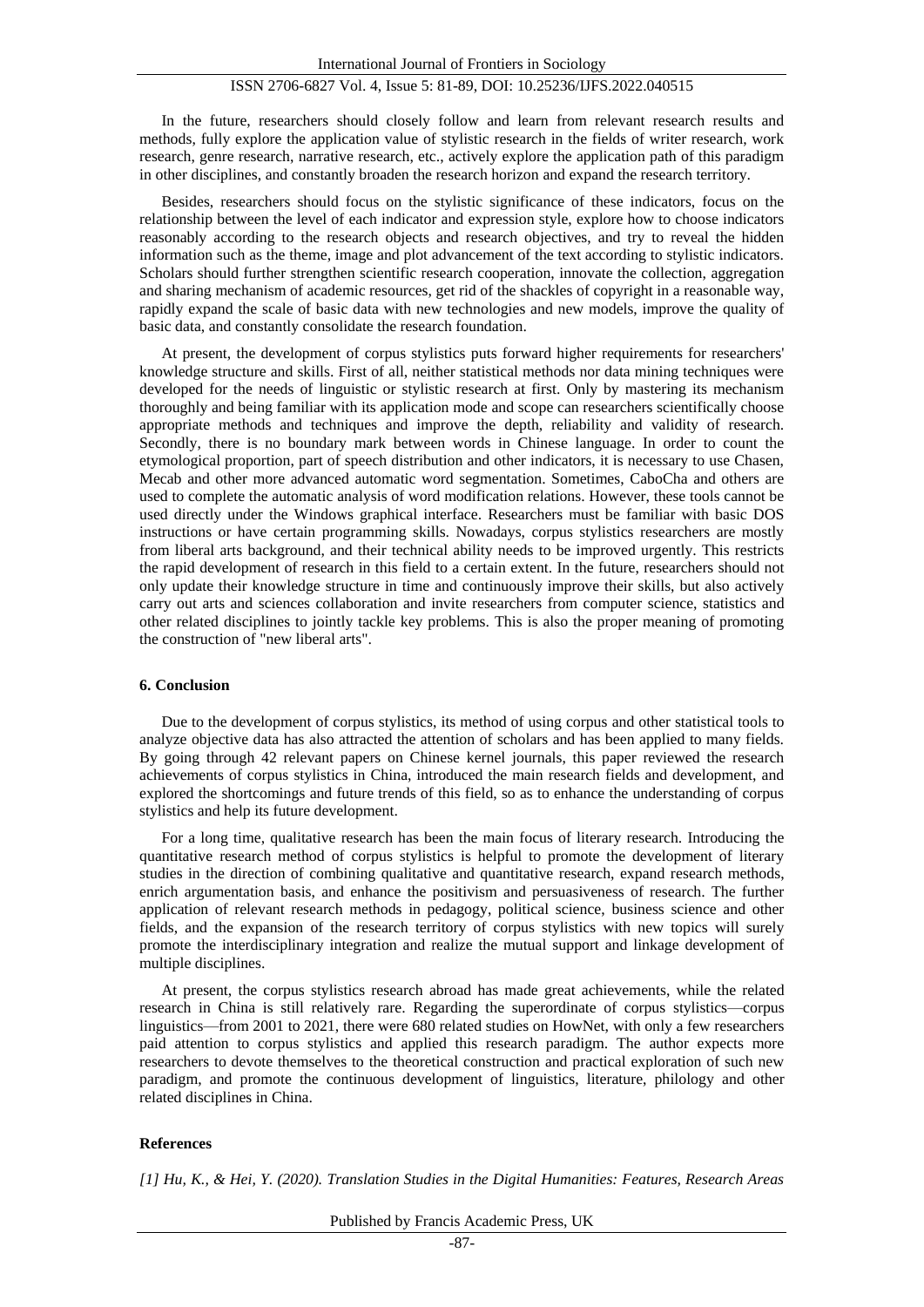*and Implications. Chinese Translators Journal, 2, 5-15.*

*[2] Hu, X., & Zeng, J. (2017). A Stylo-Statistical Analysis of Source Language Interference in Translational English. Foreign Language Teaching and Research (bimonthly), 49(4), 595-607.*

*[3] Hu, X., Xiao, Z., & Hardie, A. (2020). A Corpus-Based Multi-Feature Stylo-Statistical Analysis of Translational English. Foreign Language Teaching and Research (Bimonthly), 52(2), 273-282.*

*[4] Hu, Y., & Zeng, J. (2010). A Study on the Frequency, Structure and Semantic Prosody of Passive Sentences in Translated Novels. Journal of Foreign Languages, 33(3), 73-79.*

*[5] Huang, L. (2011). Bilingual Parallel Corpus-based Studies of Translational Style. Foreign Languages in China, 8(6), 100-106.*

*[6] Huang, L., & Wang, K. (2011). Corpus-Based Translation Studies: Issues And Progress. Foreign Language Teaching and Research (bimonthly), 43(6), 911-923.*

*[7] Li, D. (2019). Corpus-based Descriptive Translation Studies: Review and Outlook. Chinese Translators Journal, 6, 30-41.*

*[8] Li, D., & Tang, F. (2015). A Comparable Corpus-Based Study on Stylistic Features in Translated English Tourism Texts. Foreign Languages in China, 12(4), 88-96.*

*[9] Li, H., & Yu, D. (2010). Stylistic Research: Review, Present Situation and Prospect. Journal of Foreign Languages, 33(1), 63-69.*

*[10] Li, J., & Lang, J. (2010). Interfacing Literary Studies with Corpus Approaches. Journal of Foreign Languages, 33(2), 82-89.*

*[11] Li, T., & Wang, J. (2009). Corpus stylistics: computer-assisted stylistic analysis of literary texts. Technology Enhanced Foreign Language Education, 125, 20-24.*

*[12] Liu, D., & Wang, K. (2020). The Translation of Passive Constructions from English to Chinese. Technology Enhanced Foreign Language Education, 191(6), 23-25.*

*[13] Liu, G. (2015). The Stylistic Distribution and Diachronic Evolution of English Morphological Form "X-able". Technology Enhanced Foreign Language Education, 164, 69-74.*

*[14] Liu, G. (2021). An Empirical Approach to the Track of English Noun-Verb Conversions. Journal of Foreign Languages, 44(2), 23-30.*

*[15] Liu, J., & Huang, L. (2010). Introduction to Corpus Stylistics: Speech, Writing and Thought Presentation. Foreign Language Teaching and Research (bimonthly), 42(3), 236-239.*

*[16] Liu, S. (2018). The growth and development of Chinese stylistics. Foreign Language and Literature Studies, 4, 440-442.* 

*[17] Liu, Z., Liu, C., & Zhu, H. (2011). On the Translators' Style of Four English Versions of Dream of Red Mansions. Chinese Translators Journal, 1, 60-64.*

*[18] Liu, Z., & Wang, M. (2017). Applying Multivariate Analysis in Literary Style Investigation. Technology Enhanced Foreign Language Education, 177, 61-67.*

*[19] Lu, J. (2013). A Case Study of the English Versions of Liaozhaizhiyi. Technology Enhanced Foreign Language Education, 150, 53-58.*

*[20] Lu, J. (2014). A Corpus-assisted Investigation into the English Versions of Liaozhaizhiyi. Journal of Foreign Languages, 37(4), 20-31.*

*[21] Lu, W., & Xia, L. (2010). Corpus stylistics: a new approach to literary stylistics. Journal of Foreign Languages, 33(1), 47-53.*

*[22] Mao, W. (2021). Corpus Stylistics in Japan: Progress, Problems and Prospect. Journal of Foreign Languages, 44(3), 82-90.*

*[23] Pei, S., & Zhou, R. (2011). A Study of Metaphor Based on Natural Discourse and Corpus. Foreign Language Teaching and Research (bimonthly), 43(2), 314-318.*

*[24] Qin, P. (2010). Interpretation of textual information based on corpus method. Technology Enhanced Foreign Language Education, 131, 69-72.*

*[25] Shao, L. (2012). A Study of Translation Stylistics in the West (2006-2011). Chinese Translators Journal, 5, 10-15.*

*[26] Shen, D. (2014). A Review of Handbook of Stylistics (Cambridge Edition). Foreign Language Teaching and Research (bimonthly), 46(2), 303-308.*

*[27] Si, B., & Huo, Y. (2014). A Contrastive Study of Chen Ai Luo Ding and Its English Version. Technology Enhanced Foreign Language Education, 156, 55-60.*

*[28] Song, L., & Yang, Z. (2018). A Study on the Stylistic Function of Grammatical Metaphor in Contract English. Foreign Languages in China, 15(3), 31-37.* 

*[29] Stockwell, P., & Mahlberg, M. (2015). Mind-modelling with corpus stylistics in David Copperfield. Language and Literature, 24(2), 129–147.* 

*[30] Sun, A., & Ye, X. (2010). Research on modeling of the computational stylistics. Technology Enhanced Foreign Language Education, 136, 32-38.*

*[31] Wang, H. (2020). Research on Linguistic Features of Japanese Tourist Translation Based on*